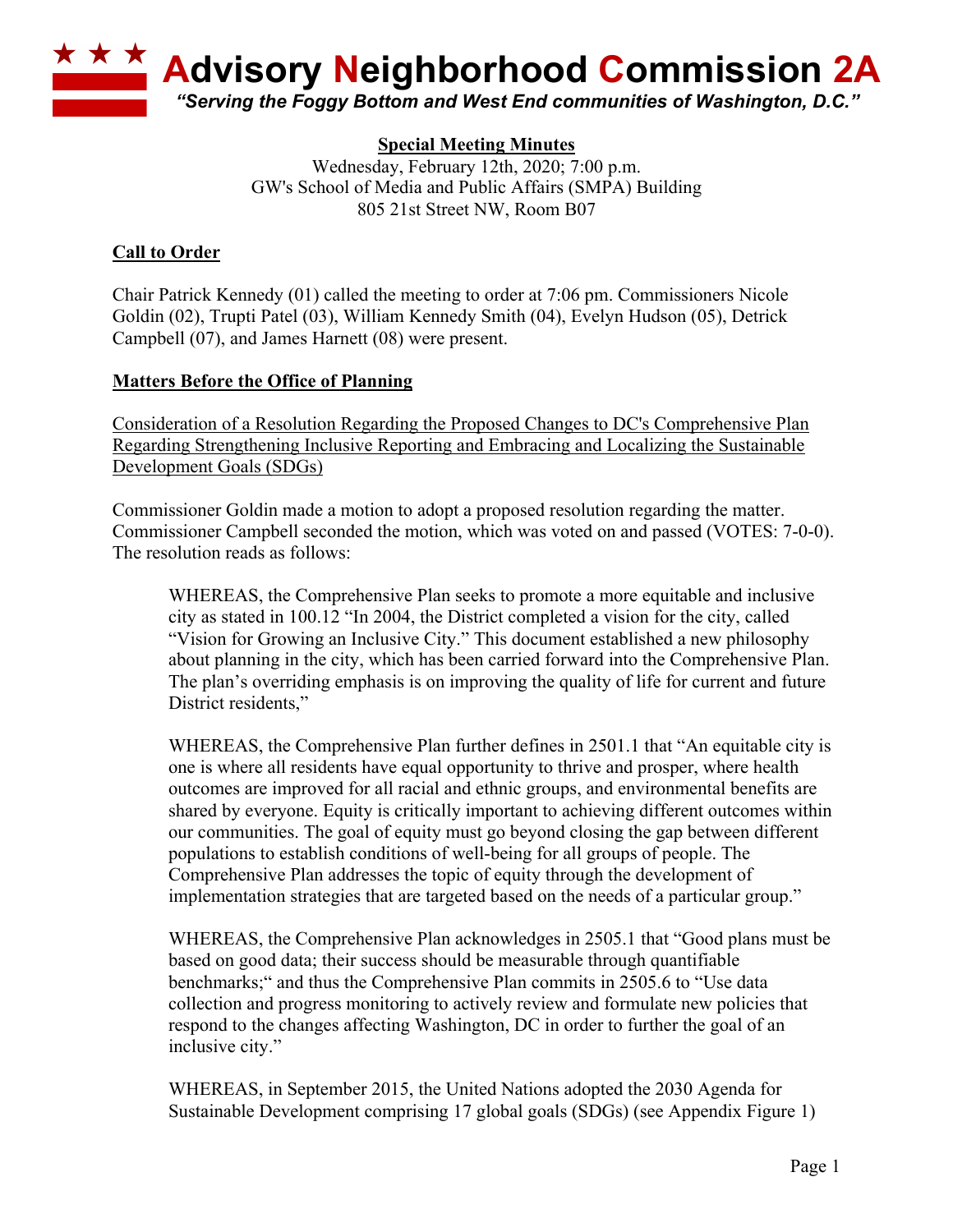with 169 targets and 232 indicators; and numerous U.S. cities are localizing, aligning to, and incorporating SDGs into their urban plans, policies, strategies, and commitments.<sup>[1]</sup>

THEREFORE, BE IT RESOLVED that ANC 2A suggests the following additions to the Comprehensive Plan to better ensure its implementation is inclusive, accountable, and more robustly evaluated; and to encourage DC to demonstrate leadership among national and global cities in sustainable urban planning by embracing and localizing the SDG 2030 Agenda.

 $\triangleright$  to the Introduction

Add to section 100.13 - "Also since the last 2006 plan, the global community adopted and embraced the UN Sustainable Development Goals (SDGs) in September 2015. These 17 global goals and associated 169 targets, 232 indicators comprise a 15-year agenda and roadmap for inclusive and sustainable progress and prosperity for people and planet on a broad range of issues including poverty, health, education, jobs, climate, energy and the environment, transport and housing infrastructure, safety and security and inequality. The SDGs are increasingly informing and being incorporated into city-level planning and localized benchmarks across the U.S. (and around the world): including in Honolulu, HI, to Orlando, FL, Pittsburgh, PA and San Jose, CA as well as Chicago, IL, New York City, NY and Los Angeles, CA."

 $\triangleright$  to the Implementation Framework Element

Add to section 2512.1 Monitoring and Evaluating Comprehensive Plan Implementation – "In the interests of transparency with the public on how the Plan is differentially affecting residents and to help ensure the Plan is meeting its goals around inclusivity and fulfilling commitments in the Equity Crosswalk Element, the progress report will include monitoring data, activity and impact information that is disaggregated by age, gender, race, and income level.

To further accountability and In the spirit of being an international city, the Office of Planning will also explore development of a Sustainable Development Goals 'Voluntary Local Review'<sup>[2]</sup> (VLR) that sets localized indicators, collects data and tracks DC progress against the SDGs; VLRs were first pioneered by New York City<sup>[3]</sup> and are now also being conducted by Pittsburgh, PA,<sup>[4]</sup> Orlando, FL, Los Angeles, CA and nearly 20 other small-medium-large size cities worldwide."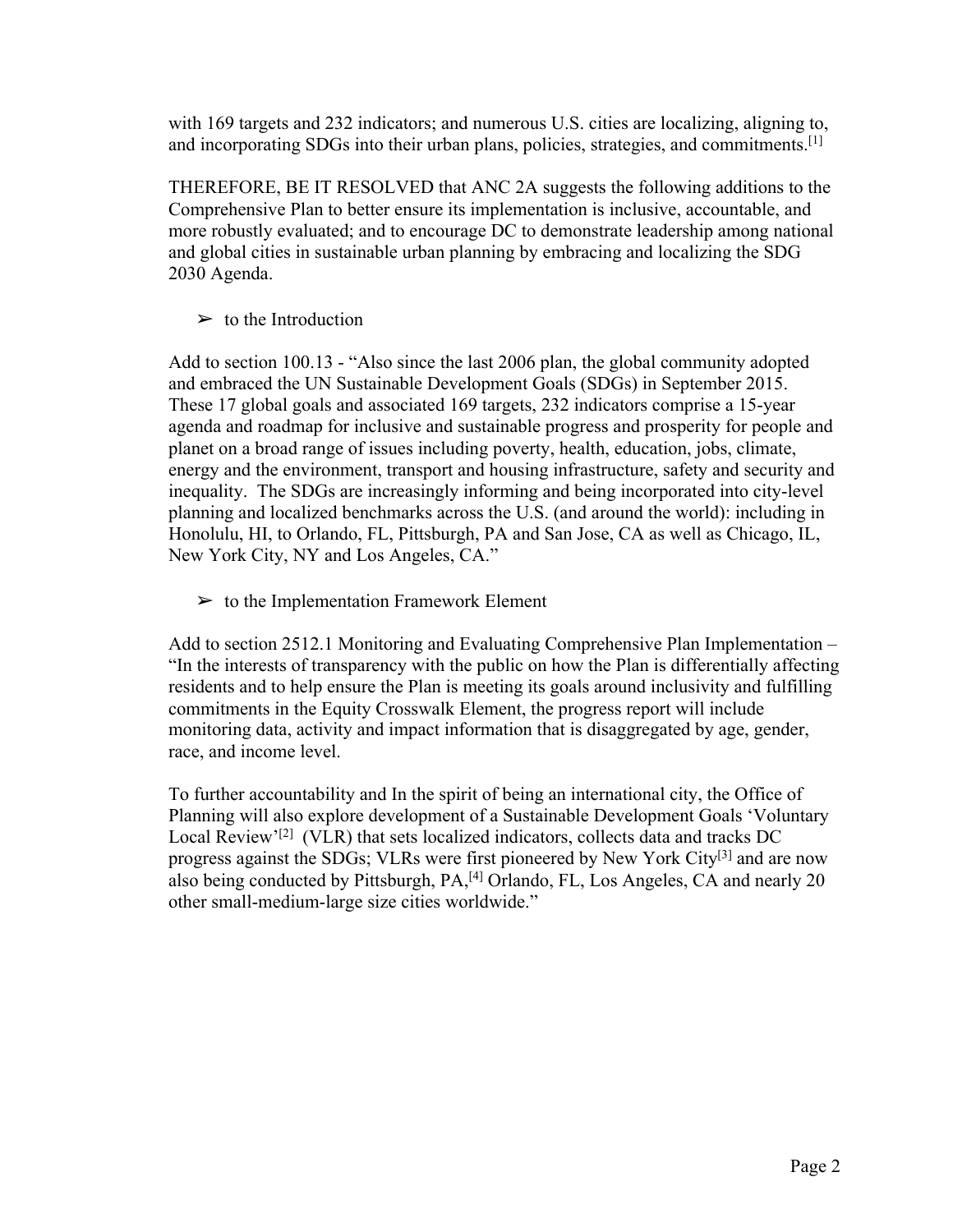

## Appendix Figure 1 – Sustainable Development Goals

Consideration of a Resolution Regarding the Proposed Changes to DC's Comprehensive Plan Regarding West End / Foggy Bottom Parkland

Commissioner Smith made a motion to adopt a proposed resolution regarding the matter. Commissioner Patel seconded the motion, which was voted on and passed (VOTES: 7-0-0). The resolution reads as follows:

WHEREAS, in 2003 the Federal Highway Administration (FHA) completed an environmental impact study that included the creation of a connection between Rock Creek Parkway and the Potomac River Freeway in the same area,

WHEREAS, ANC 2A and ANC 2E have passed resolutions strongly supporting the creation of a bypass linking Rock Creek Parkway with the Potomac River Freeway so as to improve traffic flow between Rock Creek Parkway and the Potomac River Freeway, decrease traffic on 27th Street between K Street and Virginia Avenue NW, and provide for more flexible use of the riverfront green space along Rock Creek Parkway between Virginia Avenue NW and the Roosevelt Bridge,

WHEREAS, the potential benefits of this project include: improved traffic flow between Rock Creek Parkway and Route 66; decreased traffic at the intersections of Rock Creek Parkway & Virginia Avenue NW and  $27<sup>th</sup>$  Street & K Street NW; and more flexible use of the riverfront green space between Virginia Avenue NW and the Roosevelt Bridge, so as to enhance pedestrian and bicycle access to the continuous riverfront park from Georgetown to the National Mall,

WHEREAS, the District Department of Transportation (DDOT) budget for FY 2019 contained \$500,000 of funding for a study of the feasibility of such a project,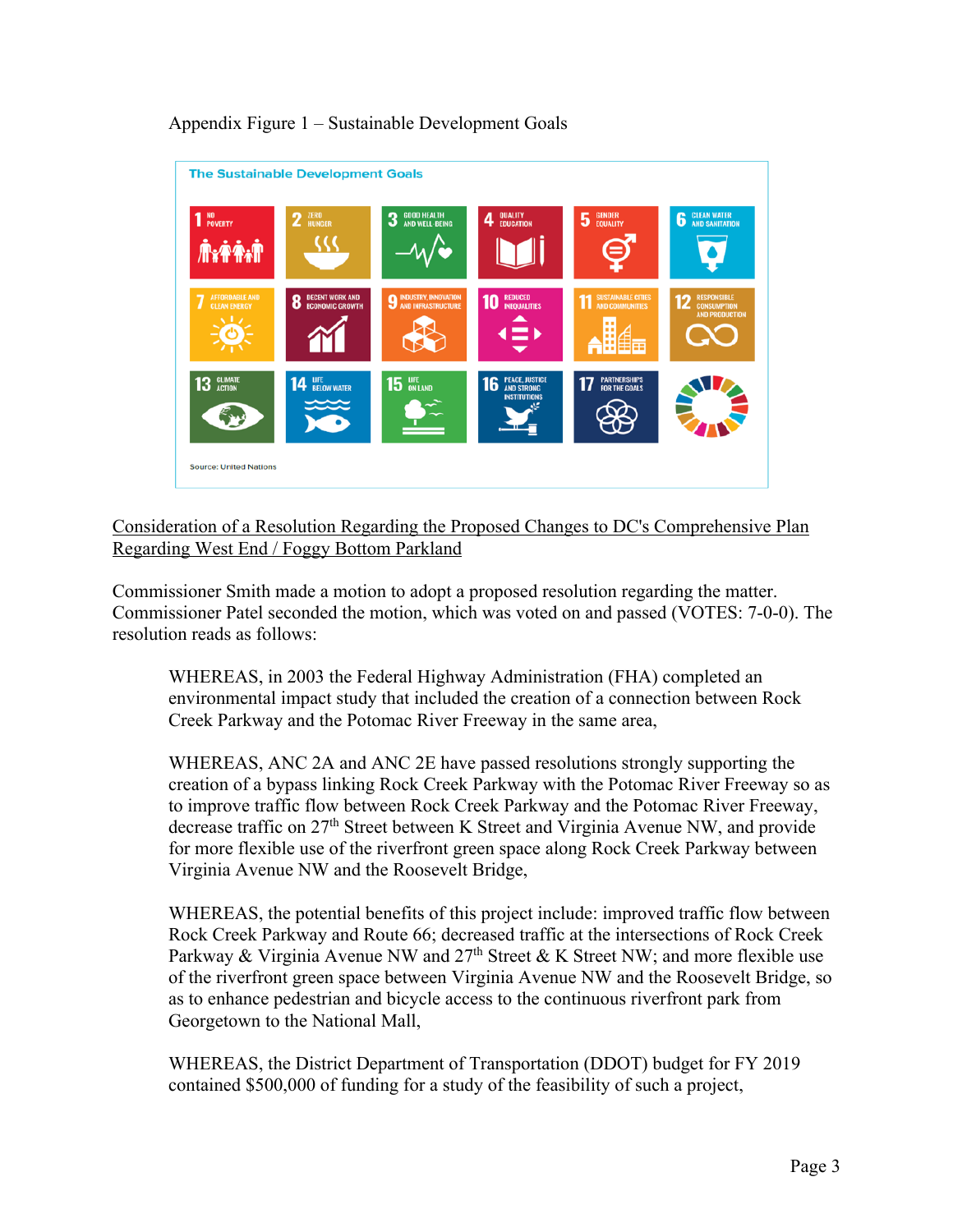WHEREAS, the budget for the roadway work proposed in 2003 was \$11 million; about \$32 million today. That budget seems well justified by the potential benefits of the project in addressing longstanding roadway congestion and freeing up strategically placed riverfront land for public use,

WHEREAS, the project would be an excellent candidate for national infrastructure investment given that its benefits would accrue not only to the District but also regionally and nationally through improved roadway efficiencies impacting commuters in all of the surrounding jurisdictions who use this busy and congested route on a daily basis, as well as through the addition of a riverfront green space suitable for new national memorials, and

WHEREAS, relevant planners at the National Park Service (NPS) and the Federal Highway Administration (FHWA) recently reviewed the 2003 materials and indicated that the project has significant merit and the cross-jurisdictional nature of the project, involving DC, FHWA, and NPS land, make it highly appropriate for the DC Office of Planning to coordinate such a study.

THEREFORE, BE IT RESOLVED that, with regards to 2115.10 *Policy NNW-2.5.4: West End/Foggy Bottom Parkland*, ANC 2A strongly supports the inclusion of the following into the Comprehensive Plan:

## 2115.10 *Policy NNW-2.5.4: West End/Foggy Bottom Parkland*

Protect and improve, program activities and maximize the benefits of all parks and open spaces in this area, including Francis Field, George Washington Circle, Juarez Circle and adjacent open space "islands," Rock Creek Park, Rock Creek Parkway, and Potomac Parkway. The publicly-owned land between M Street, Virginia Avenue, and 26<sup>th</sup> Street, and 29th Street NW, which includes both federally-owned and District-owned land, shall be retained as parkland and shall not be used for development or highways. 2115.10

# *NEW ACTION: West End/Foggy Bottom River, Park and Cultural Access Study*

**Study the feasibility of reconfiguring existing transportation infrastructure in the Virginia Avenue Rock Creek corridor so as to create a pedestrian and bicycle mall / park along the Potomac River between K Street NW and the Roosevelt Bridge. The study should examine the possibilities for the creation of new memorials in the resulting park as well as for improved pedestrian and bicycle access to the Kennedy Center, National Mall, Georgetown, Rock Creek Park, and contiguous parkland and green space, while facilitating improved traffic flow and appropriate community development in the area.**

Consideration of a Resolution Regarding the Proposed Changes to DC's Comprehensive Plan Regarding Supporting LGBTQ+ Housing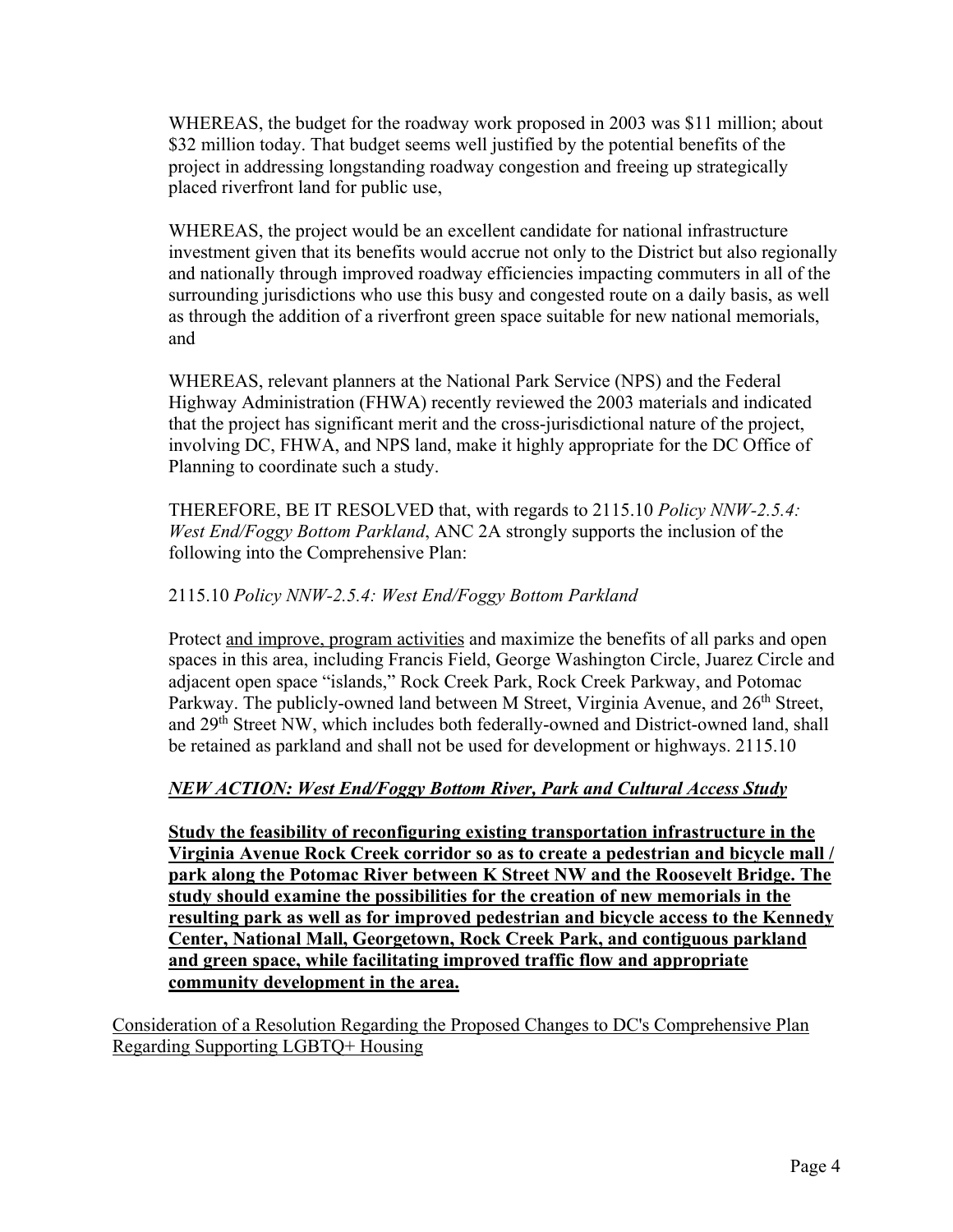Commissioner Harnett made a motion to adopt a proposed resolution regarding the matter. Commissioner Campbell seconded the motion, which was voted on and passed (VOTES: 7-0-0). The resolution reads as follows:

WHEREAS, supporting the LGBTQ+ Community in the Housing Element and the Community Services and Facilities Element is important to ANC 2A, and the Commission believes members of the LGBTQ+ community can have needs different than non-LGBTQ+ members, and that the Comprehensive Plan should plan for these needs moving forward.

THEREFORE, BE IT RESOLVED that ANC 2A supports modifying Housing Element H-4.3 to meet the needs of persons in the LGBTQ+ community with specific requirements that benefit from specific supportive services as profiled in that section.

BE IT FURTHER RESOLVED that ANC 2A supports Policy H-4.3.x including language for the housing of LGBTQ+ older adults. DC has the highest percentage of LGBTQ adults in the country, but critically insufficient LGBTQ-affirming older adult housing compared to other comparable cities.

BE IT FURTHER RESOLVED that ANC 2A supports language in the Community Services and Facilities section in the Housing Element, to indicate better support for youth experiencing homelessness who self-identify as LGBTQ+, which constitutes nearly half of DC's youth experiencing homelessness, including healthcare and services for LGBTQ+ patients, a group that faces disparities similarly to other populations identified as at-risk or disadvantaged.

BE IT FURTHER RESOLVED that ANC 2A supports language in Action CSF-2.3.D, for improving coordination and service delivery among District agencies to include the LGBTQ+ community, as there are specific healthcare and services that the LGBTQ+ community requires and can benefit from.

## Consideration of a Resolution Regarding the Proposed Changes to DC's Comprehensive Plan Regarding the Transportation Element

Commissioner Harnett made a motion to adopt a proposed resolution regarding the matter. Commissioner Goldin seconded the motion, which was voted on and passed (VOTES: 7-0-0). The resolution reads as follows:

WHEREAS, ANC 2A supports the Office of Planning's (OP) inclusion of language in the Transportation Element that commits the District to equity in transportation policy planning and implementation. We appreciate amendments to the 2006 plan that acknowledge the imbalanced allocation of physical space and transportation resources, which disproportionately favors personal cars over all other modes.

THEREFORE, BE IT RESOLVED that ANC 2A supports integrating OP's language from its analysis of equity into the Transportation Element, which would adopt a uniform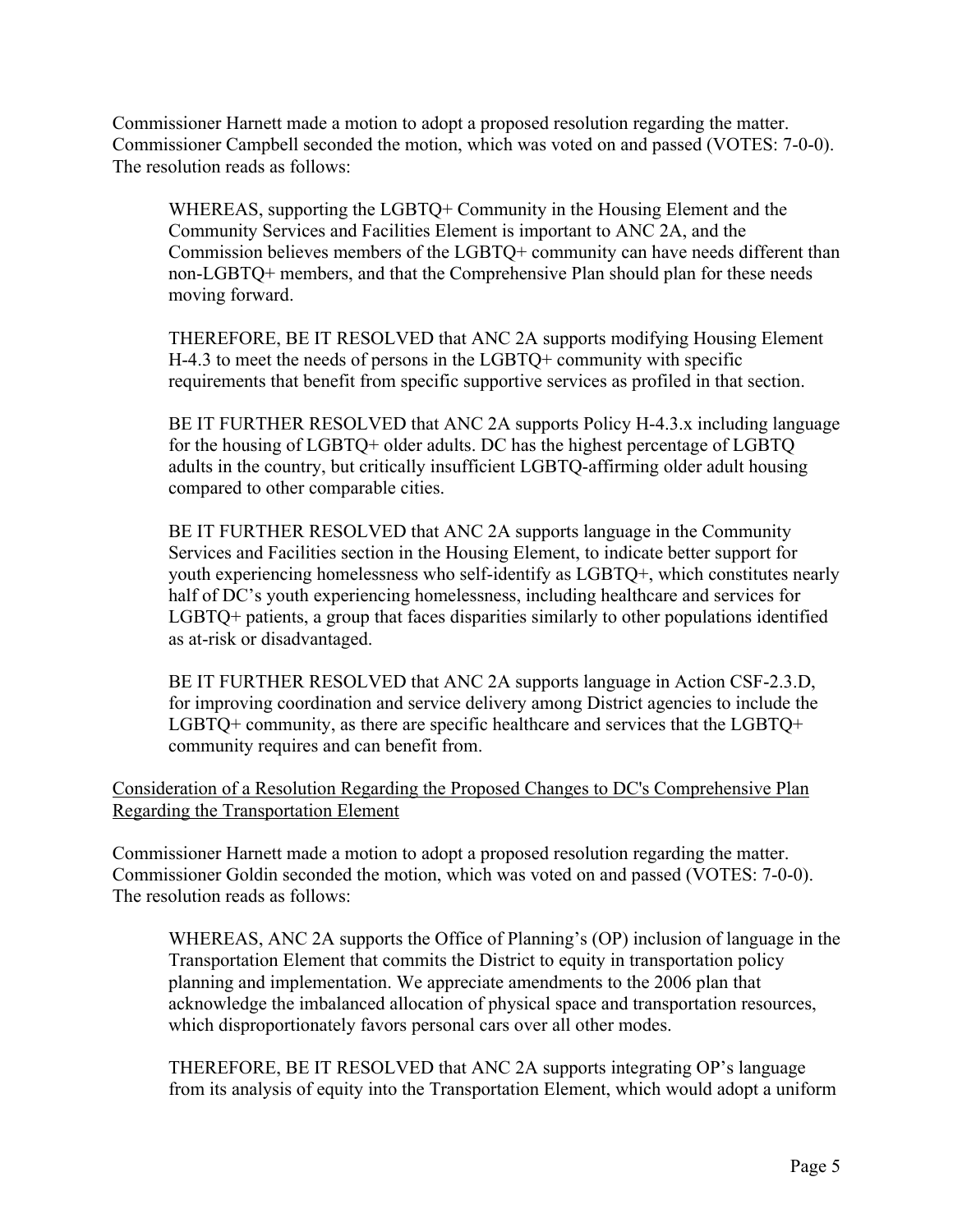definition of equity, and adding an explanation of why it is important to transportation planning.

BE IT FURTHER RESOLVED that ANC 2A supports, in Section 400.2, adding "reduce vehicle miles traveled" as a measure of success as this is a critical transportation issue that the District must address in its planning and funding mechanisms, and, in Policy T-1.1.A, "Transportation Measures of Effectiveness," adding language that incentivizes the District to conduct an analysis of potential impacts on underserved and low-income communities. Further, following Policy T-1.1.A, a section that defines measures of equity in transportation would be appropriate.

Consideration of a Resolution Regarding the Proposed Changes to DC's Comprehensive Plan Regarding a Second Foggy Bottom Metrorail Station Entrance

Chair Kennedy made a motion to adopt a proposed resolution regarding the matter. Commissioner Harnett seconded the motion, which was voted on and passed (VOTES: 6-0-0). The resolution reads as follows:

WHEREAS, the Foggy Bottom-GWU Metro station is the biggest single-entry facility in the Washington Metropolitan Area Transit Authority (WMATA) rail system, and one of the ten busiest stations overall,

WHEREAS, securing a second entrance to this station has long been a top priority of community groups including ANC 2A and the West End Citizens Association,

WHEREAS, WMATA has previously conducted a study to identify a preferred site for a second entrance and estimate potential construction costs, and

WHEREAS, The George Washington University (GWU) has agreed to reserve space at the southeast corner of 22<sup>nd</sup> Street and I Street NW for the study's preferred second entrance location, thereby ensuring that future campus development would not preclude the installation of a station portal on university property.

THEREFORE, BE IT RESOLVED that, in recognition of the importance of this future infrastructure investment to both the Foggy Bottom neighborhood and the District of Columbia as a whole – as well as the large amount of due diligence that has gone into laying the groundwork for the project to-date – ANC 2A strongly encourages the Office of Planning to make the following language revisions as part of its proposed amendments to the Near Northwest Element of the Comprehensive Plan (changes bold and underlined):

● **2115.6:** "The area includes the Foggy Bottom/GWU Metro Station, **the busiest station in the Metrorail system with only one entrance/exit and** one of the busiest stations in the system **overall.** This station has only one entrance and elevator. A second entrance **has been studied, a preferred site has been identified (at the southeast corner of 22nd Street and I Street NW), and provisions have been made with The George Washington University (the**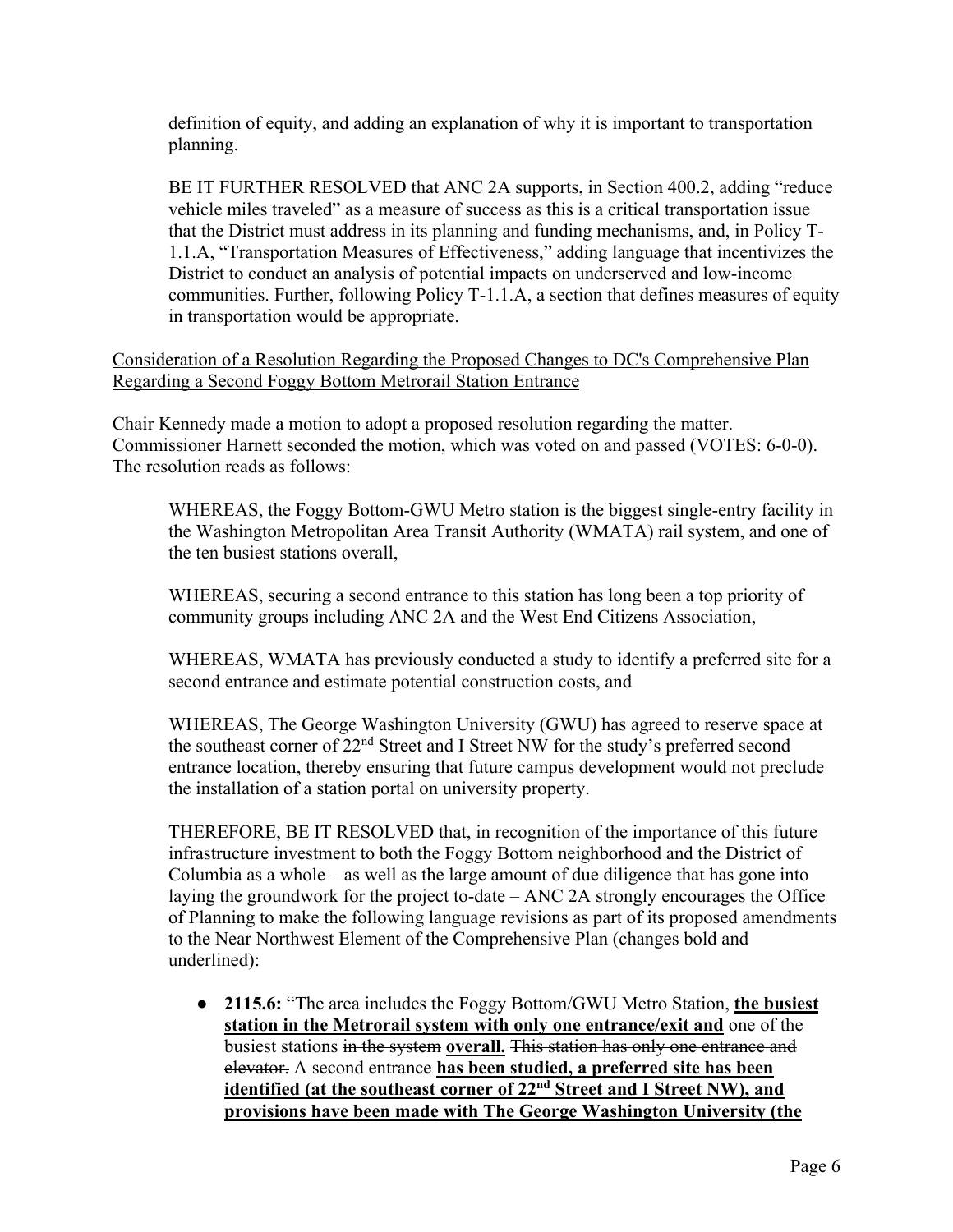**site's landowner) to ensure that future campus development would not preclude an entrance at this location. Therefore, construction of a second entrance is would be** desirable and is encouraged in the future.

### ● **Restore language that is struck through at 2115.14**:

"Action NNW-2.5.D: Metro Station Access Support the development of an additional entry portal to the Foggy Bottom Metro station."

Consideration of a Resolution Regarding the Proposed Changes to DC's Comprehensive Plan Regarding Campus Plan Student Enrollment Caps

Commissioner Smith made a motion to adopt a proposed resolution regarding the matter. Commissioner Kennedy seconded the motion, which was voted on and passed (VOTES: 4-0-2). The resolution reads as follows:

WHEREAS, Comprehensive Plan Text Amendment #2479 is listed as accepted for referral to the DC Council, although it is not included in the currently published full text of the plan,

WHEREAS, Text Amendment #2479 details a rationale for the elimination of the student enrollment caps incorporated into the District's various university campus plans, and

WHEREAS, ANC 2A finds student enrollment caps to be a central and valued element of the George Washington University campus plan that it regularly relies upon to balance various and competing interests in our community.

THEREFORE, BE IT RESOLVED that ANC 2A opposes the elimination of campus plan enrollment caps at this time.

## Consideration of a Resolution Regarding the Proposed Changes to DC's Comprehensive Plan Regarding an Expanded Downtown

Commissioner Smith made a motion to adopt a proposed resolution regarding the matter. Commissioner Harnett seconded the motion, which was voted on and passed (VOTES: 6-0-0). The resolution reads as follows:

WHEREAS, the Mayor and DC Council have made increasing the availability of affordable housing a policy priority and Inclusionary Zoning (IZ) provides an important mechanism for advancing that goal, and

WHEREAS, the District has an ongoing commitment to sustainable development and environmental protection and the National Environmental Policy Act (NEPA) process plays an important role in fulfilling that commitment.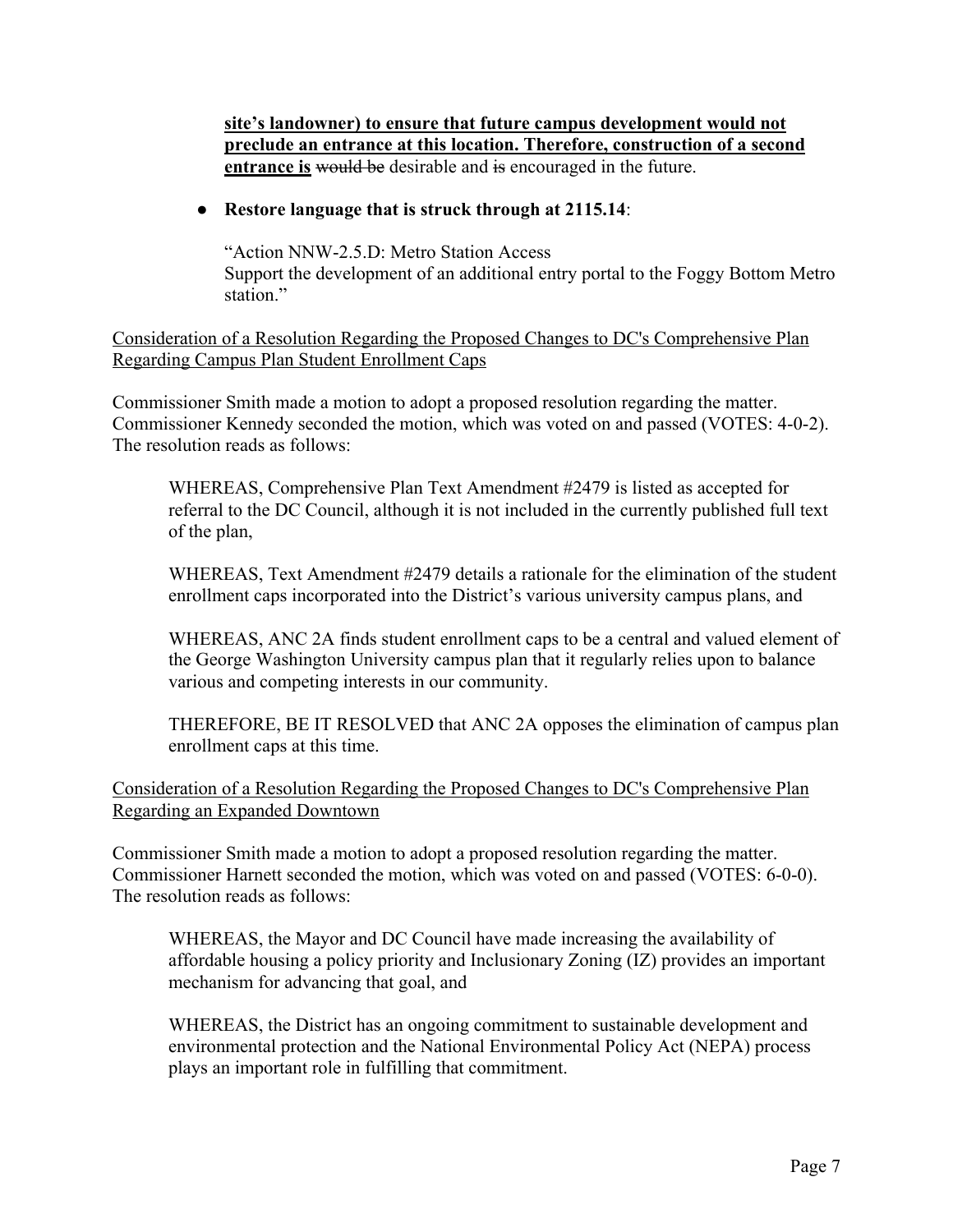THEREFORE, BE IT RESOLVED that ANC 2A requests that any expansion of the "downtown" area, such as the one detailed in the current Comprehensive Plan, should not come at the expense of Inclusionary Zoning, NEPA regulations, or other affordable housing and environmental protections.

Consideration of a Resolution Regarding the Proposed Changes to DC's Comprehensive Plan Regarding the Enforcement of Housing Production Incentives

Commissioner Harnett made a motion to adopt a proposed resolution regarding the matter. Commissioner Kennedy seconded the motion, which was voted on and passed (VOTES: 6-0-0). The resolution reads as follows:

BE IT RESOLVED that ANC 2A supports modifying Housing Element 8112 to include the following language, in the appropriate location in that paragraph, to ensure the proper enforcement and adherence of developers to housing production incentives: "effective regulatory oversight and enforcement is crucial to the full efficacy of this provision."

Consideration of a Resolution Regarding the Proposed Changes to DC's Comprehensive Plan Regarding Sustainability

Commissioner Campbell made a motion to adopt a proposed resolution regarding the matter. Commissioner Hudson seconded the motion, which was voted on and passed (VOTES: 6-0-0). The resolution reads as follows:

WHEREAS, the District of Columbia has a resiliency strategy to thrive in the face of change, shocks (sudden, acute disasters), and stresses (slow-burning disasters),

WHEREAS, the District of Columbia is a part of the 100 Resilient Cities network and signed on to the spirit of the Paris Climate Accords,

WHEREAS, climate change is a clear and present danger with rising sea levels, drastic temperatures, extreme weather events, and acidification, and

WHEREAS, the Comprehensive Plan should reflect environmental and climate changes in urban and city planning elements.

THEREFORE, BE IT RESOLVED that ANC 2A recommends that the Office of Planning adopting the following edits to the Comprehensive Plan:

- In 100.4 replace "reach all of our residents" with "accessible" because the Comprehensive Plan is not only for the residents of the District of Columbia but the visitors as well.
- Add 106.2 "Track existing conditions and planning issues and changes on Open Data DC" so that the implementation and changes are accessible, public, and allow for accountability to the general public.